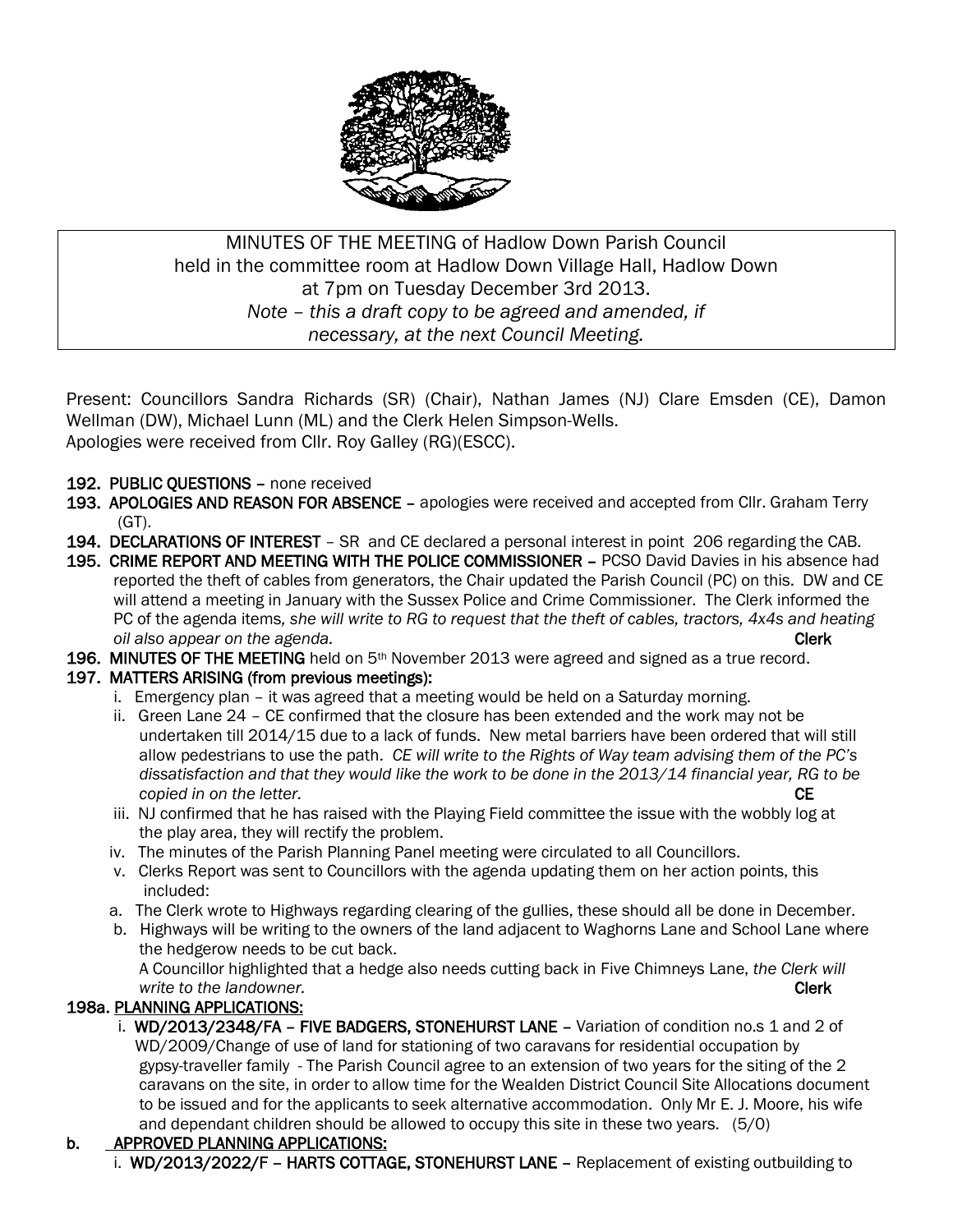provide ancillary accommodation.

- ii. WD/2013/1982/F THE NEW HOUSE, SCHOOL LANE Proposed granny annexe.
- iii. WD/2013/1878/F THE OAST HOUSE, DUDDESLAND FARM Single storey extension to an existing detached double garage and studio to form guest accommodation ancillary to the main dwelling.
- iv. WD/2013/1981/F SHEPHERDS HILL HOUSE, SHEPHERDS HILL Extension to existing garage to provide ancillary accommodation.
- 199. REPORT FROM CLLR. ROY GALLEY ESCC in his absence RG had reported that a detailed assessment was being made on what speed control measures could be introduced on the A267 from the junction with the A272 towards Heathfield.
- 200. BANK RECONCILIATION: –for November 2013 was agreed and signed.

## 201. OTHER FINANCE MATTERS –

- i. The payment of £71.28 for Wealden District Council for dog bin emptying that was signed at the 5th November meeting. was ratified at this meeting.
- ii. The PC ratified the decision made by ML and NJ for the payment of £53 for emergency computer work.
- iii. The PC agreed the appointment of a new internal auditor for the 2013/14 accounts.
- iv. The Clerk advised that legislation is currently going through to remove the requirement for 2 cheque signatories for PC payments. Guidance will then be issued on making electronic payments.
- v. The PC agreed the changes to the Financial Regulations.
- 202. NEW COMMUNITY CENTRE it was confirmed that the Community Centre Committee were no longer applying for a grant from the Parish Council for 2014/15.
- 203. VILLAGE HALL LAND AND HISTORICAL DOCUMENTS the Clerk advised that she had spoken to the Solicitor who had reviewed the historical documentation recently given to the PC. He thinks that the Deed of Gift was never signed however he felt that the PC could update the registration for the land to absolute by using the Abstract and the Conveyance. It was agreed that *the Clerk would apply for Absolute Title.* Clerk
- 204. COMMUNITY PLAN a meeting was arranged to discuss the Community Plan.
- 205. HIGHWAYS the Clerk informed the meeting that the Head of Highways had advised that the PC would in future have to pay for the work previously undertaken by the Village Maintenance Team. He will also be presenting a paper in January looking at matched funding with Town and Parish Councils, however it isn't known what items this relates to. The Clerk has added a contingency into the 2014/15 precept for Highways work. There is the possibility of clusters of towns and parishes working together, consideration will need to be given to public liability insurance and traffic management. It was agreed that the PC will continue to ask Highways to undertake work and may join with other local councils to object to the extra work and cost for the PC.

 Concern was raised that roads are being gritted despite the temperature not being that low, the *Clerk will write to Highways.* Clerk

206. PRECEPT – a discussion was held on the updated precept, as decisions are still awaited from central government the Parish Council will decide the precept at the January meeting.

### 207. REPORTS FROM COUNCILLORS (COUNCIL MATTERS AND OUTSIDE BODIES):

 i. Cllr. Damon Wellman asked when Hastingford Lane was due to be resurfaced. The Clerk has written to Highways requesting when a decision will be made regarding resurfacing in 2014/15 and when the PC will be advised of a date for the resurfacing of this lane. She has also asked for the same information for Brick Kiln Lane.

 DW highlighted a sunken hydrant on Main Road and that the telegraph pole east of Tinkers Lane obstructs visibility when pulling out of the lane. *Clerk to report to Highways and add the telegraph pole and the next SLR agenda.* Clerk and the next SLR agenda.

 ii. Cllr. Nathan James highlighted that the speed sign had still not been replaced to the east of Wilderness Wood, the Clerk has written to Highways requesting a date from the Minor Works Team for when this will be replaced.

 NJ advised that there had been an incident with rook scarers being let off near the New Inn, this had been dealt with.

 A resident had contacted NJ regarding the drainage in Hut Lane, he has investigated and when he has some planings or tarmac he will lay them to help ensure the water goes down the drainage pipes.

iii. Cllr. Clare Emsden had attended the CAB AGM and updated the PC on this.

# 208. CLERK'S MATTERS:

- i. The Clerks hours were agreed and signed
- ii. DW and SR had undertaken the Clerk's annual review, SR updated the PC on this.
- iii. The Clerk updated the PC on the Clerks Networking Day. It was agreed that A4 laminated posters would be produced advertising the event, a personal invite would be sent to new villagers, Councillors and the